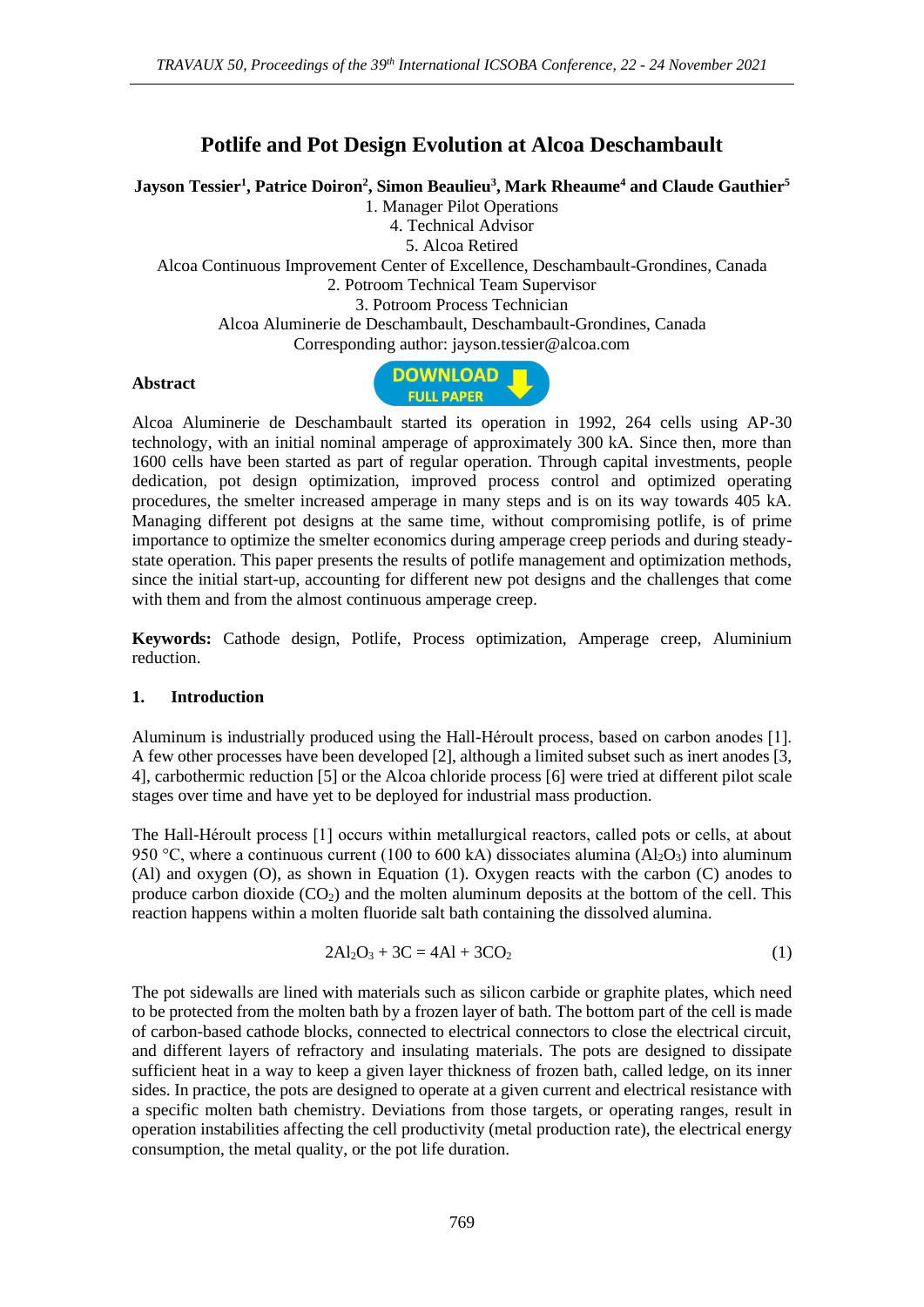In practice, excluding early failures [7], the pots need to be stopped and replaced either 1) preventively to manage the pot relining rate, 2) due to poor operation performance or 3) following a bottom or side failure. A bottom failure could happen locally if the cathode erosion reaches one of the steel collector bars. Such an event eventually dissolves part of the steel bar, thus leading to a molten aluminium leak. On the other hand, a side failure could happen locally on the side of the pot shell when the frozen ledge protection disappears, thus exposing the side-lining material to the molten bath. The bath eventually dissolves the material, reaches the steel shell, and eventually leaks out of the pot. Depending on leak location, bath and some molten aluminium may leak from the pot. In both cases, the pot needs to be stopped and replaced with a new one. As this replacement takes place, busbar and concrete floor damages from leakages may need to be repaired, therefore delaying the new pot start-up. Hence, managing potlife is a matter of maximizing potlife while minimizing the occurrence of side and bottom failures.

To maximize economic benefits from an operating smelter, aluminum producers are heavily relying on amperage increase to produce more aluminum with the same assets [8, 9, 10] without undertaking major pot technology modifications. One such example is the Alcoa Deschambault smelter, which started its operation in 1992, based on 264 pots using the AP-30 technology, with an initial nominal amperage of approximately 300 kA. Through capital investments, people dedication, pot design optimization, improved process control and optimized operating procedures, amperage was increased in many steps, as shown in Figure 1, and is on its way towards 405 kA.



**Figure 1. Monthly average line current at Alcoa Deschambault smelter.** 

However, increasing amperage generally requires converting to a different pot design, aimed to provide optimal and robust performance at the new amperage operating target. Due to the long cycle time to design and deploy a new pot design, in sufficient number to enable the amperage increase, smelters must generally operate different pot designs at the same time.

Simultaneously managing those different designs, without compromising potlife, is of prime importance to optimize the smelter economics during both amperage creep periods and steadystate operation.

This paper presents results from the Alcoa Deschambault smelter potlife management and optimization methods, since the initial plant start-up, accounting for different new pot designs and the challenges that come with them and from the almost continuous amperage increase.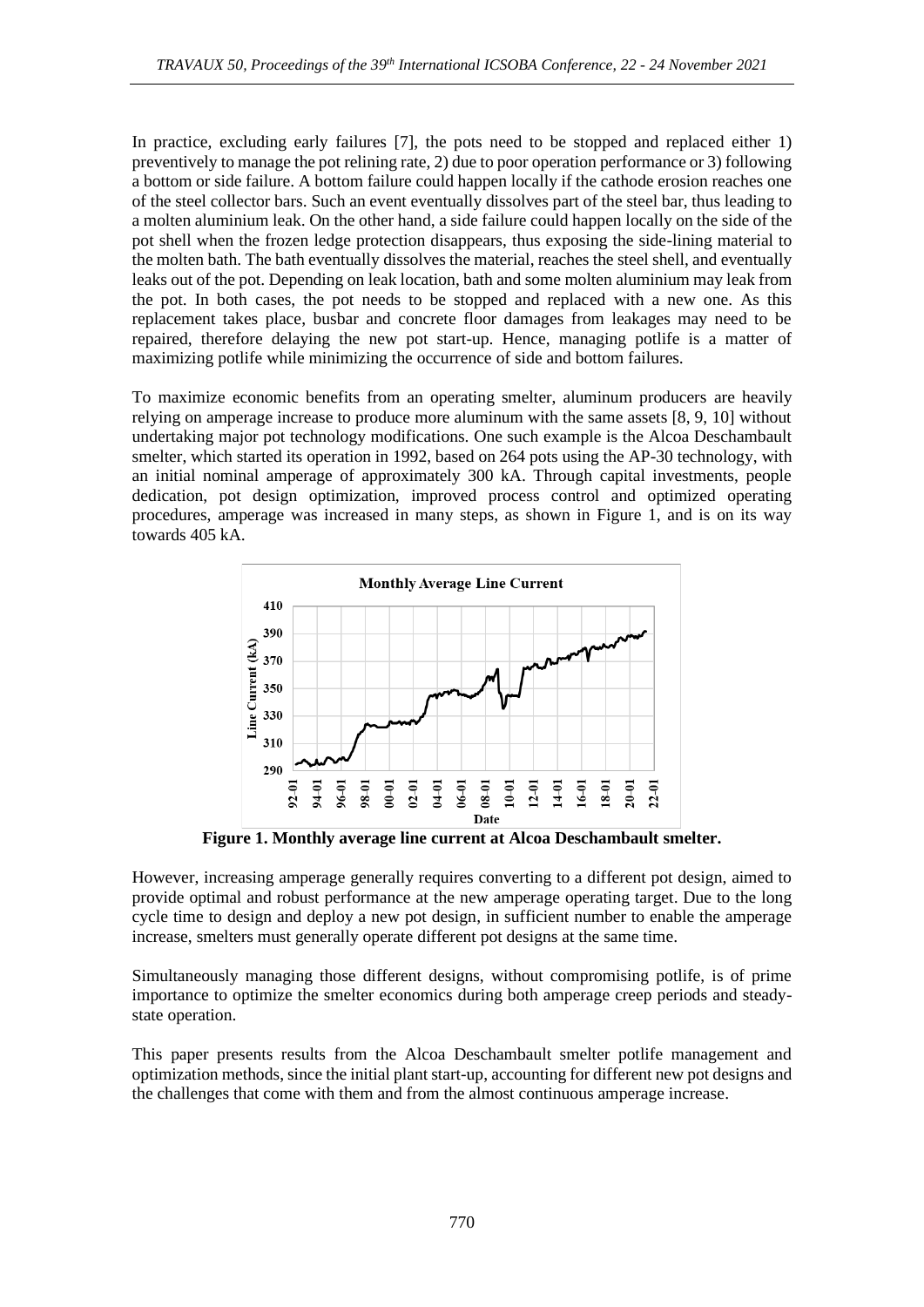## **6. Conclusions**

Managing potlife within an aluminium smelter is of prime importance to optimize financial benefits. Many factors have an impact on potlife; pot technology, pot design, materials, lining procedures, start-up, early operation, operational targets and day-to-day activities. Each aspect needs to be optimized to deliver high and consistent potlife.

However, amperage increase can jeopardize potlife in many ways as it typically comes with a new pot design, requiring to be operated in different ways than previous designs. Since its startup in 1992, the Alcoa Deschambault managed to maintain good potlife while also performing significant amperage increase. To achieve such results, the Alcoa Deschambault team deployed many countermeasures.

- Development and deployment of new pot design,
- Operating many pot designs at the same time,
- Improved day-to day operation and process control,
- Rapid and efficient interventions on sick pots,
- Efficient ways to patch cathodes and cure hot shells.

Managing potlife and amperage increase is a continuous effort and requires everyone and every sub-system to operate efficiently.

Aiming to further increase its performance, Alcoa Deschambault is on its way to 405 kA and continues to work on solutions to increase potlife.

#### **7. Acknowledgements**

The authors would like to thank the Alcoa Deschambault employees. Without their passion and involvement, none of these good results would have been possible. A special thank also goes to other Alcoans involved in pot design, technology development and operational improvement over the years.

## **8. References**

- 1. Warren E. Haupin, Principles of aluminum electrolysis, *Light Metals* 1995, 195-203.
- 2. C. Norman Cochran, Alternate smelting processes for aluminum, *Light Metals* 1987, 429- 443.
- 3. ELYSIS, A new era for the aluminum industry, [https://elysis.com/en,](https://elysis.com/en) (accessed on 14 September 2021).
- 4. RUSAL, RUSAL begins testing of new generation of inert anode pot, [https://rusal.ru/en/press-center/press-releases/rusal-begins-testing-of-new-generation-of](https://rusal.ru/en/press-center/press-releases/rusal-begins-testing-of-new-generation-of-inert-anode-pot-/)[inert-anode-pot-/,](https://rusal.ru/en/press-center/press-releases/rusal-begins-testing-of-new-generation-of-inert-anode-pot-/) (accessed on 14 September 2021).
- 5. Aluminum Carbothermic Technology, Final Technical Progress Report under Agreement No.DE-FC36-00ID13900, [https://digital.library.unt.edu/ark:/67531/metadc787817/m2/1/high\\_res\\_d/838679.pdf,](https://digital.library.unt.edu/ark:/67531/metadc787817/m2/1/high_res_d/838679.pdf) (accessed on 14 September 2021).
- 6. Bjarte Øye, Could the chloride process replace the Hall-Héroult process in aluminium production?, *SINTEF Blog*, [https://blog.sintef.com/sintefenergy/energy-efficiency/could](https://blog.sintef.com/sintefenergy/energy-efficiency/could-the-chloride-process-replace-the-hall-heroult-process-in-aluminium-production/)[the-chloride-process-replace-the-hall-heroult-process-in-aluminium-production/](https://blog.sintef.com/sintefenergy/energy-efficiency/could-the-chloride-process-replace-the-hall-heroult-process-in-aluminium-production/) (accessed on 14 September 2021).
- 7. Morten Sørlie, Jan Hvistendahl, Harald A. Øye, Early failure mechanisms in aluminium cell cathodes, *Light Metals* 1993, 299-308.